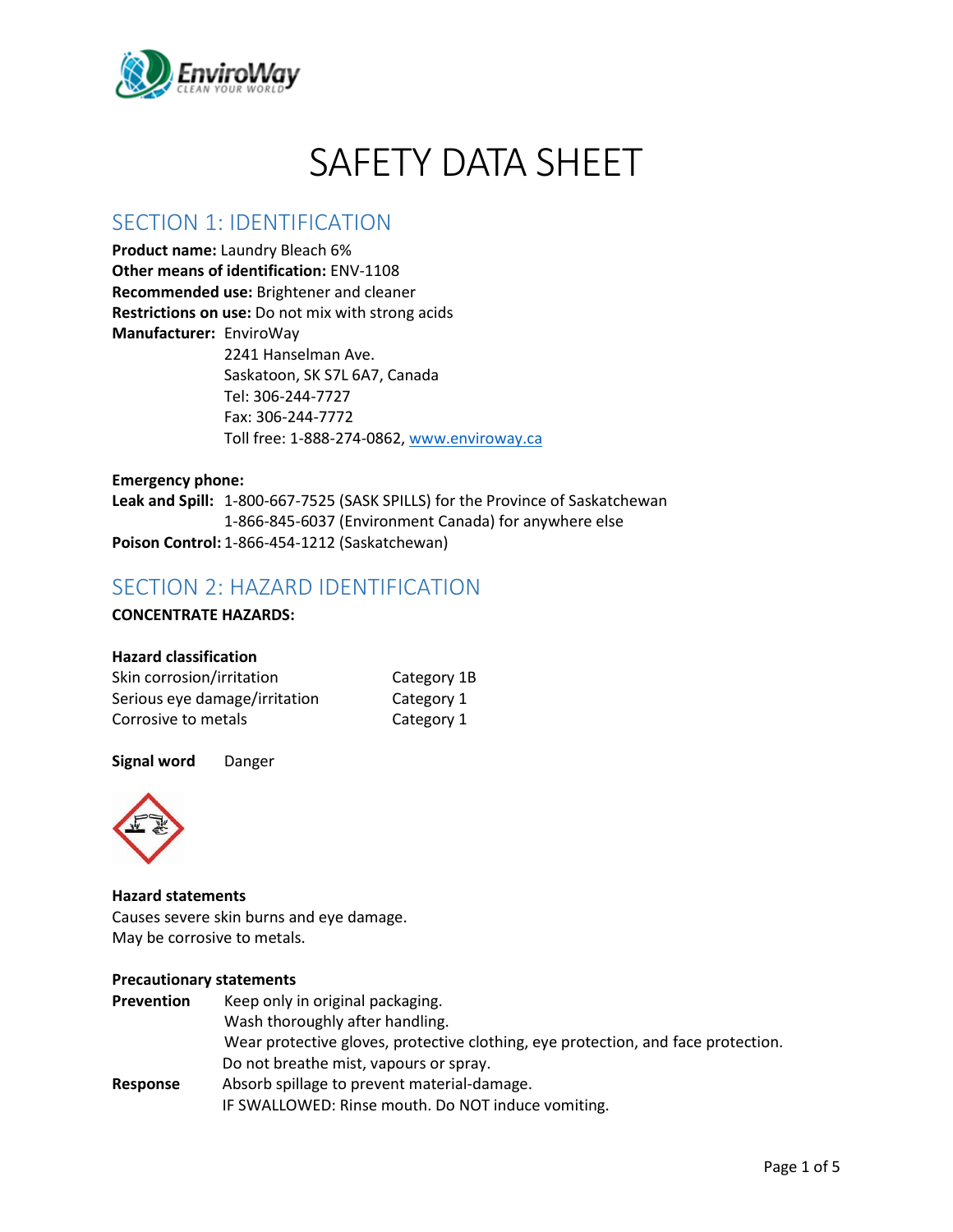

IF ON SKIN (or hair): Remove/Take off immediately all contaminated clothing. Rinse skin with water/shower. Wash contaminated clothing before reuse. IF IN EYES: Rinse cautiously with water for several minutes. Remove contact lenses, if present and easy to do so. Continue rinsing. IF INHALED: Remove person to fresh air and keep comfortable for breathing. Immediately call a POISON CENTRE or doctor/physician. **Storage** Store locked up. **Disposal** Dispose of in accordance with local regulations at government approved waste sites.

# SECTION 3: COMPOSITION/INFORMATION ON INGREDIENTS

#### **Substance/Mixture:** Mixture

The following ingredients have hazardous properties:

| <b>Chemical name</b> | CAS#      | % by weight |
|----------------------|-----------|-------------|
| Sodium hypochlorite  | 7681-52-9 | $5 - 10$    |

Ingredients not shown are either not hazardous or present below cut-off values. Ranges shown are due to batch-to-batch variation.

# SECTION 4: FIRST AID MEASURES

**IF SWALLOWED:** If swallowed, rinse mouth. Do NOT induce vomiting. Seek immediate medical attention.

**IF ON SKIN (or hair):** Rinse skin with water. Remove immediately all contaminated clothing and wash before reuse. Seek immediate medical attention.

**IF IN EYES:** Rinse cautiously with water for several minutes. Remove contact lenses, if present and easy to do so. Continue rinsing. Seek immediate medical attention.

**IF INHALED:** Remove victim to fresh air and keep at rest in a position comfortable for breathing. If experiencing respiratory symptoms: Call a POISON CENTRE or doctor/physician.

Most important symptoms/effects/effects acute and delayed: See Section 11 for more detailed information on health effects and symptoms.

Immediate medical attention and special treatment needed: Not available

# SECTION 5: FIRE FIGHTING MEASURES

**Flammable:** Not flammable

**Means of Extinction:** Use dry chemicals, CO<sub>2</sub>, water spray, fog, or foam.

**Unsuitable extinguishing media:** None

**Flashpoint:** Not available

**Special Fire Fighting Procedures:** Use water spray to keep containers cool. Fire fighters should wear selfcontained breathing apparatus and full protective clothing.

**Hazardous Decomposition Products:** Chlorine, oxygen, copper, nickel, sodium chloride and sodium chlorate.

### SECTION 6: ACCIDENTAL RELEASE MEASURES

**Leak and Spill Procedures:** Mop spillage. Use a water rinse for final cleanup.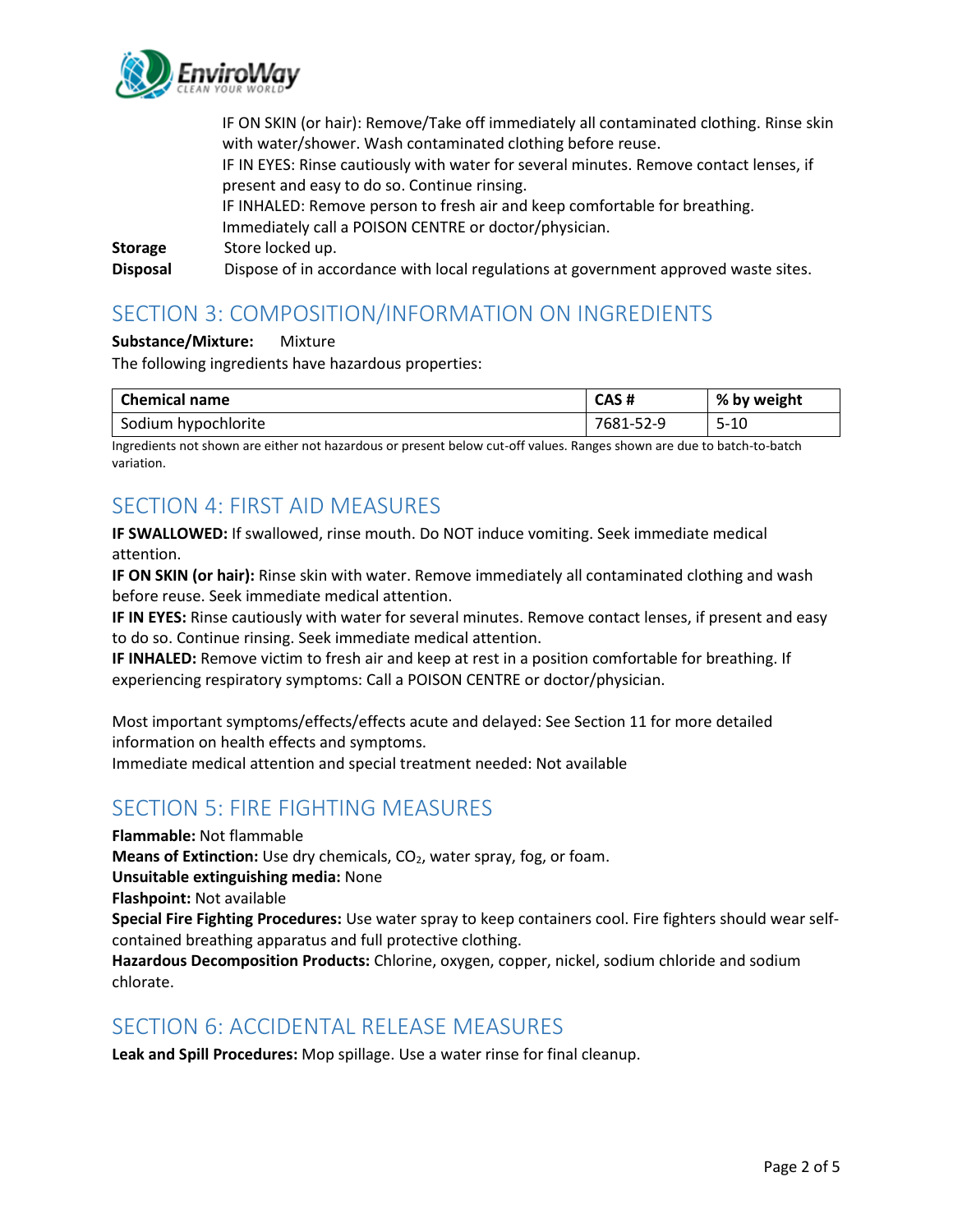

# SECTION 7: HANDLING AND STORAGE

**Handling Procedures and Equipment:** Wear protective gloves, protective clothing, eye protection, and face protection. Wash thoroughly after handling. Do not eat, drink or smoke when using this product. Do not breathing mist, vapours or spray. When diluting, always add acid to water and never water to acid. Empty containers may contain hazardous residues and should be commercially cleaned before reuse.

**Storage Requirements:** Store in a dry, cool, well-ventilated area. Store away from direct sunlight and heat. Do not allow to freeze. Store in original container with closed lid, away from incompatible materials such as strong oxidizing agents. Store locked up.

# SECTION 8: EXPOSURE CONTROLS/PERSONAL PROTECTION

| Ingredient          | Exposure limit $-$ | <b>Exposure limit</b> | <b>Exposure limit</b> |
|---------------------|--------------------|-----------------------|-----------------------|
|                     | <b>ACGIH</b>       | $-$ OSHA              | – IDLH                |
| Sodium hypochlorite | Not available      | Not available         | Not available         |

**Gloves:** Wear protective gloves **Eye:** Wear eye and face protection **Clothing:** Wear protective clothing

### SECTION 9: PHYSICAL AND CHEMICAL PROPERTIES

**Appearance:** Greenish yellow liquid **Odour:** Strong chlorine odour **Odour Threshold (ppm):** Information not available **pH:** >12 **Melting point/Freezing Point:** -25°C **Initial Boiling Point/Range:** 110°C (15%) **Flash point:** Information not available **Evaporation Rate:** Information not available **Flammability:** Not flammable **Upper/lower flammability/explosive limit:** Information not available **Vapour Pressure (mmHg):** Not known **Vapour Density (air = 1):** Information not available **Relative density:** 1.165 **Solubility in Water:** Miscible **Partition coefficient:** Information not available **Auto-ignition temperature:** Information not available **Decomposition temperature:** Information not available **Viscosity:** Information not available

# SECTION 10: STABILITY AND REACTIVITY

chlorate.

**Chemical Stability:** Stable **Hazardous Polymerization:** Will not occur. **Materials to Avoid:** Strong acids, ammonia, amines, urea, oxidizable materials, nickel, copper, tin manganese, and iron. **Hazardous Decomposition Products:** Chlorine, oxygen, copper, nickel, sodium chloride and sodium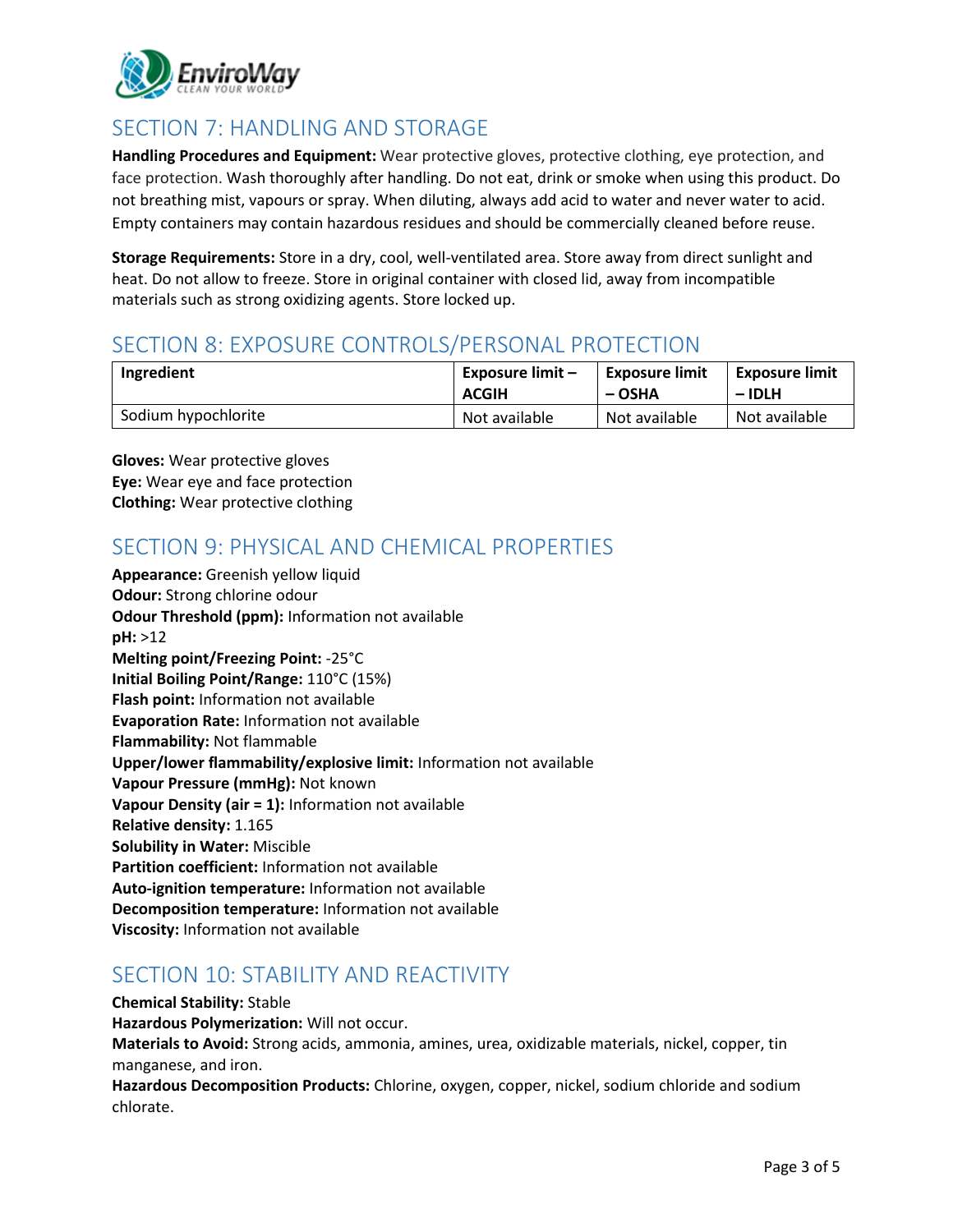

### SECTION 11: TOXICOLOGICAL INFORMATION

| Ingredient          | LD50 oral     | LD50 dermal   | <b>LC50 inhalation</b> |
|---------------------|---------------|---------------|------------------------|
|                     | (mg/kg) (rat) | (mg/kg)       | (mg/L)                 |
| Sodium hypochlorite | 8910          | Not available | Not available          |

#### **EFFECTS OF ACUTE EXPOSURE:**

**Ingestion:** Can cause burns to the mouth, throat, esophagus and gastrointestinal tract with symptoms of nausea, vomiting and diarrhoea.

**Skin Contact:** Causes severe eye damage.

**Eye Contact:** Causes severe skin burns.

**Germ cell mutagenicity:** Not applicable **Carcinogenicity:** Not applicable **Reproductive toxicity:** Not applicable **STOT single exposure:** Not applicable **STOT repeated exposure:** Not applicable **Aspiration hazard:** Not applicable

**Routes of exposure:** Ingestion, inhalation, skin/eye exposure

**EFFECTS OF CHRONIC EXPOSURE: Skin Contact:** Not known. **Eye Contact:** Not known. **Ingestion:** Not known

**Numerical measures of toxicity: Oral**: LD50 148,500mg/kg **Dermal**: Information not available **Inhalation**: Information not available

# SECTION 12: ECOLOGICAL INFORMATION

#### **Ecotoxicity:**

| Ingredient          | Fish                                                                  | <b>Crustaceans</b>                 | Algae         |
|---------------------|-----------------------------------------------------------------------|------------------------------------|---------------|
| Sodium hypochlorite | $LC_{50}$ (96h): 0.58 mg/L<br>(Lepomis macrochirus)   (Daphnia magna) | EC <sub>50</sub> (48h): 0.169 mg/L | Not available |

**Persistence and Degradability:** No information available

**Bioaccumulation/Accumulation:** No information available

**Mobility:** No information available

**Other adverse effects:** An environmental hazard cannot be excluded in the event of unprofessional handling or disposal.

### SECTION 13: DISPOSAL CONSIDERATIONS

**Waste Disposal:** Dispose of in accordance with local regulations at government approved waste sites.